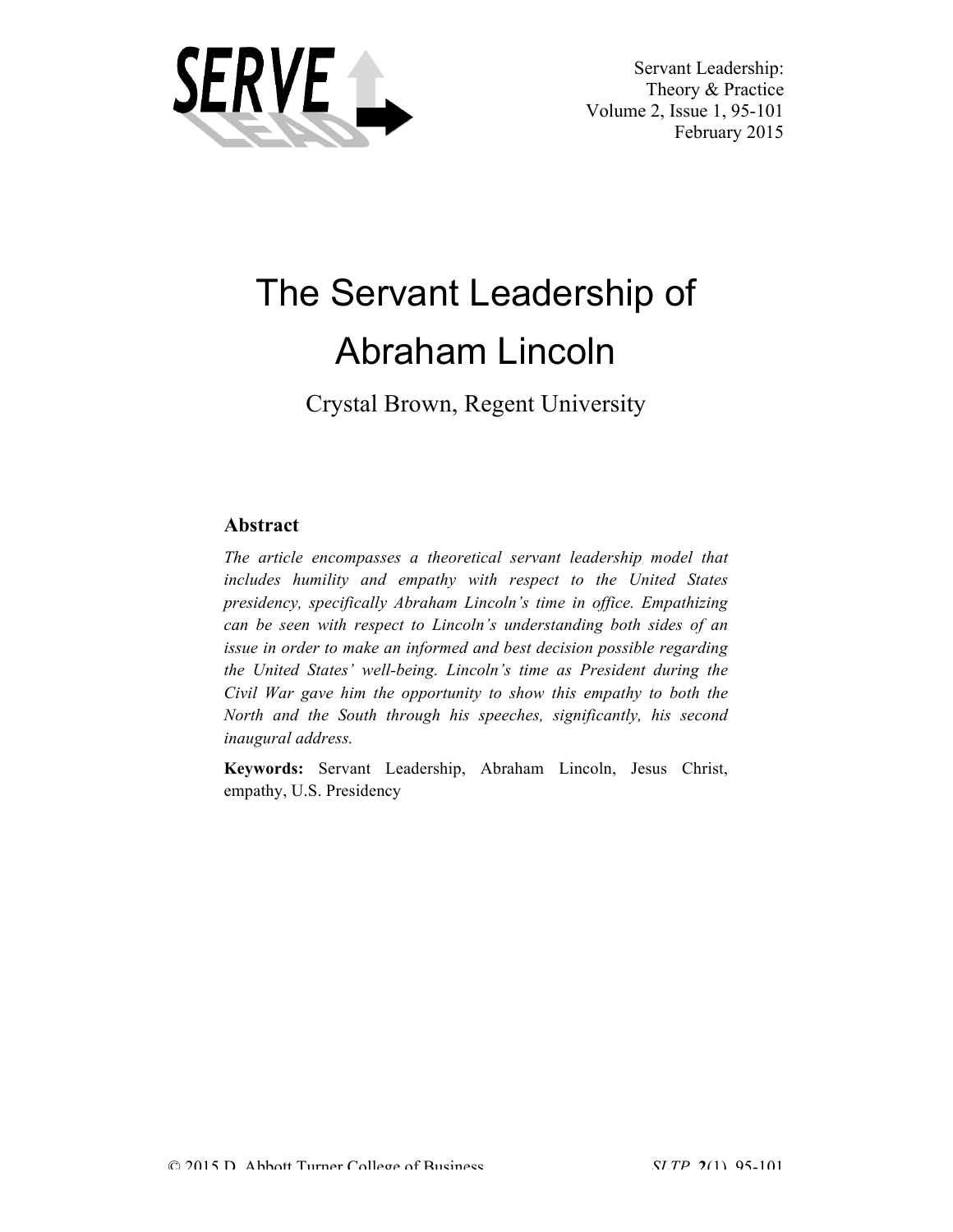*"Have this attitude in yourselves which was also in Christ Jesus, who, although He existed in the form of God, did not regard equality with God a thing to be grasped, but emptied Himself, taking the form of a bondservant, and being made in the likeness of men. Being found in appearance as a man, He humbled Himself by becoming obedient to the point of death, even death on a cross. For this reason also, God highly exalted Him, and bestowed on Him the name which is above every name, so that at the name of Jesus EVERY KNEE WILL BOW, of those who are in heaven and on earth and under the earth, and that every tongue will confess that Jesus Christ is Lord, to the glory of God the Father." ─ Philippians 2:5-11*

Servant leadership can be characterized by ten traits: listening, empathy, healing, awareness, persuasion, conceptualization, foresight, stewardship, commitment to the growth of others, and building communities (Crippen, 2004, p. 13). The trait that is exhibited most in the passage above is empathy. Parolini (2004) stated that "Servant leaders are defined by their ability to bring integrity, humility, and servanthood into caring for, empowering, and developing others in carrying out tasks and processes of visioning, goal setting, leading, modeling, team building, and shared-decision making" (p. 9). Therefore, we will look at empathy in United States (U.S.) political leadership as it pertains to the U.S. presidency, specifically the presidency of Abraham Lincoln and how humility promotes empathy and eventually cultivates into servant leadership. Lincoln, in an address to Congress on December 3, 1861, stated "The struggle of today is not altogether for today -- it is for a vast future also. With a reliance on Providence, all the more firm and earnest, let us proceed in the great task which events have devolved upon us" (Lincoln, 1861). The aforementioned quote can apply to any political leader and the importance of studying Lincoln as a servant leader will lead to a greater understanding of the theory of servant leadership with respect to the U.S. presidency and other national political offices as well in present day.

According to Marchal (2007), Jesus was a servant leader in that "One proposal suggests that the hymn echoes the Suffering Servant image of Isaiah 53, especially in its affirmation that Christ "humbled himself and became obedient to the point of death (Philippians 2:8, NASB)." (p. 247). Since Jesus humbled himself as a servant even until the point of death, then He should be seen as a servant leader. This claim can be supported by the following: **"** Have this attitude in yourselves which was also in Christ Jesus, who, although He existed in the form of God, did not regard equality with God a thing to be grasped, but emptied Himself, taking the form of a bond-servant, *and* being made in the likeness of men" (Philippians, 2:5-7, NASB). In order to reach his followers, Jesus needed to be among his followers to show he was truly the son of God.

Leaders must be able to be compassionate towards others. Greenleaf states "Individuals grow taller when those who lead them empathize and when they are accepted for what they are, even though their performance may be judged critically in terms of what they are capable of doing. Leaders who empathize and who fully accept those who go with them on this basis are more likely to be trusted" (Crippen, 2004, p.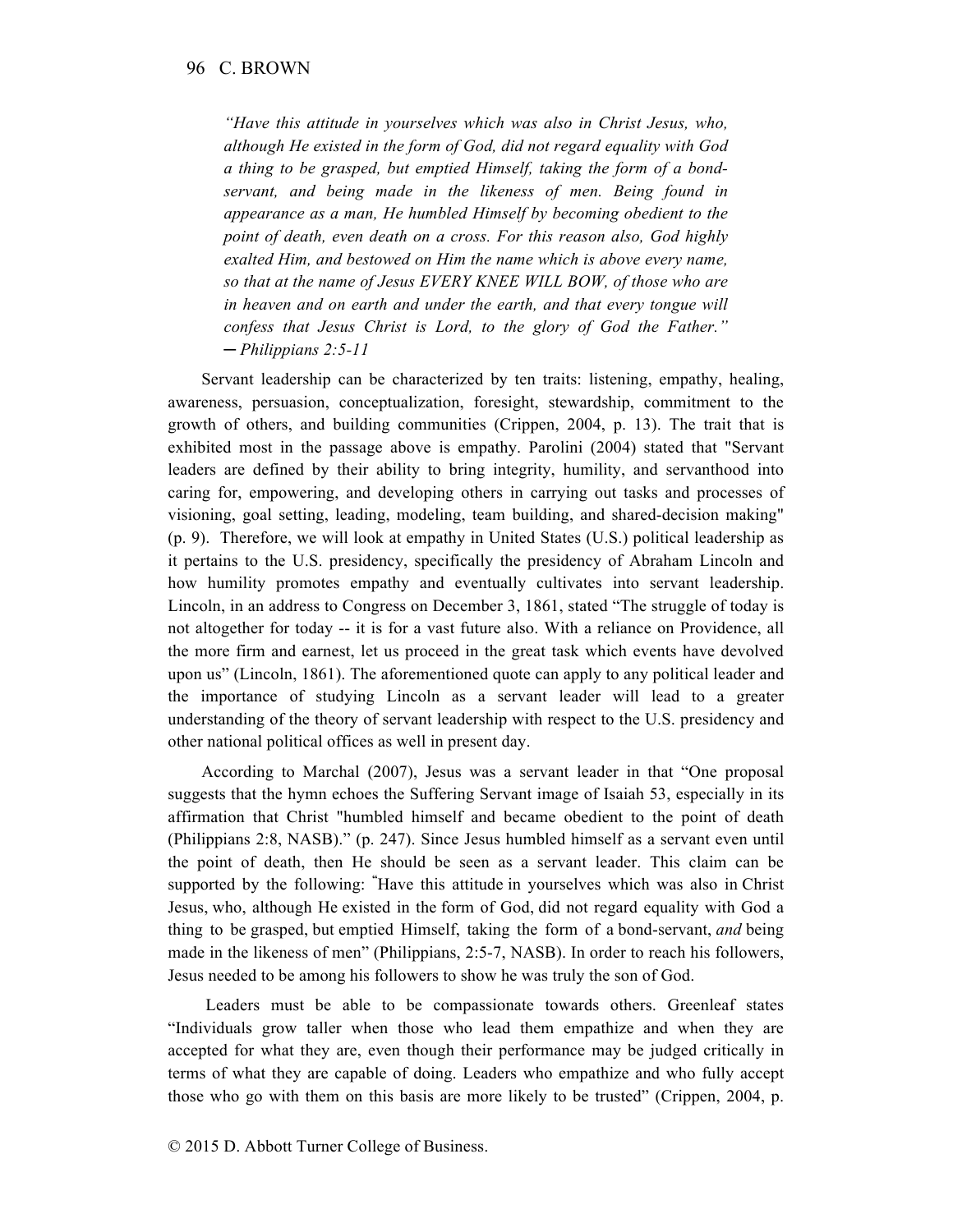13). "Being found in appearance as a man, He humbled Himself by becoming obedient to the point of death, even death on a cross" (Philippians 2:8, NASB) supports the aforementioned claim. Therefore, the case can be made for a theoretical model, seen in *Figure 1*.

**Figure 1**. Overview of Theoretical Model.



## **Humility & Empathy**

According to Winston (1999), a leader "should love their subordinates, peers, superiors, as well as their competitors. Showing concern for others and putting their needs and interests to the fore demonstrate empathy and elicit trust". Patterson (2003) states that humility is one of the seven constructs of servant leadership, the others include follower empowerment, altruism, trust, agape love, visionary characteristics, and serving others. Moreover, Dennis and Bocarnea (2005) created an instrument that can help leaders assess their own levels of servant leadership. "The researchers used a 71 item scale and factor analysis that contributed to finding 42 items that produced five factors empowerment, love, humility, trust; and vision" (pp. 607-609).

How do humility and empathy relate to one another? In order to empathize with followers, leaders must first humble themselves. In other words, they must think that they are no better than their followers. Additionally, leaders who possess the ability to act humbly with respect to knowledge in their specific field are eager to learn new facets of that field. A humble leader openly admits his/her mistakes and learns from them. Finally, a humble leader focuses on empowering followers, rather than building his/her ego (Patterson, 2003).

Furthermore, empathy from leaders promotes trust between a leader and his followers. Although Jesus did not come to the earth to become a political leader in the modern sense, He paved the way for political leaders by setting an example of using empathy as a tool of servant leadership. Jesus was sent by God to walk among the living in order to gain our trust and to teach obedience to the Father. Philippians 2:8 supports this claim by stating "Being found in appearance as a man, He humbled Himself by becoming obedient to the point of death, even death on a cross" (NASB). He endured the pain that most of us can never imagine. Jesus needed to come to Earth as a man in order to show others what it is to be obedient to God the Father (Guzik, 2003).

#### **Lincoln as a Servant Leader**

When we think of empathy within the office of the U.S. presidency, we often think of Abraham Lincoln. Lincoln is a figure who showed a great deal of empathy throughout his entire political life. "Lincoln did not merely possess a strategic mind, although he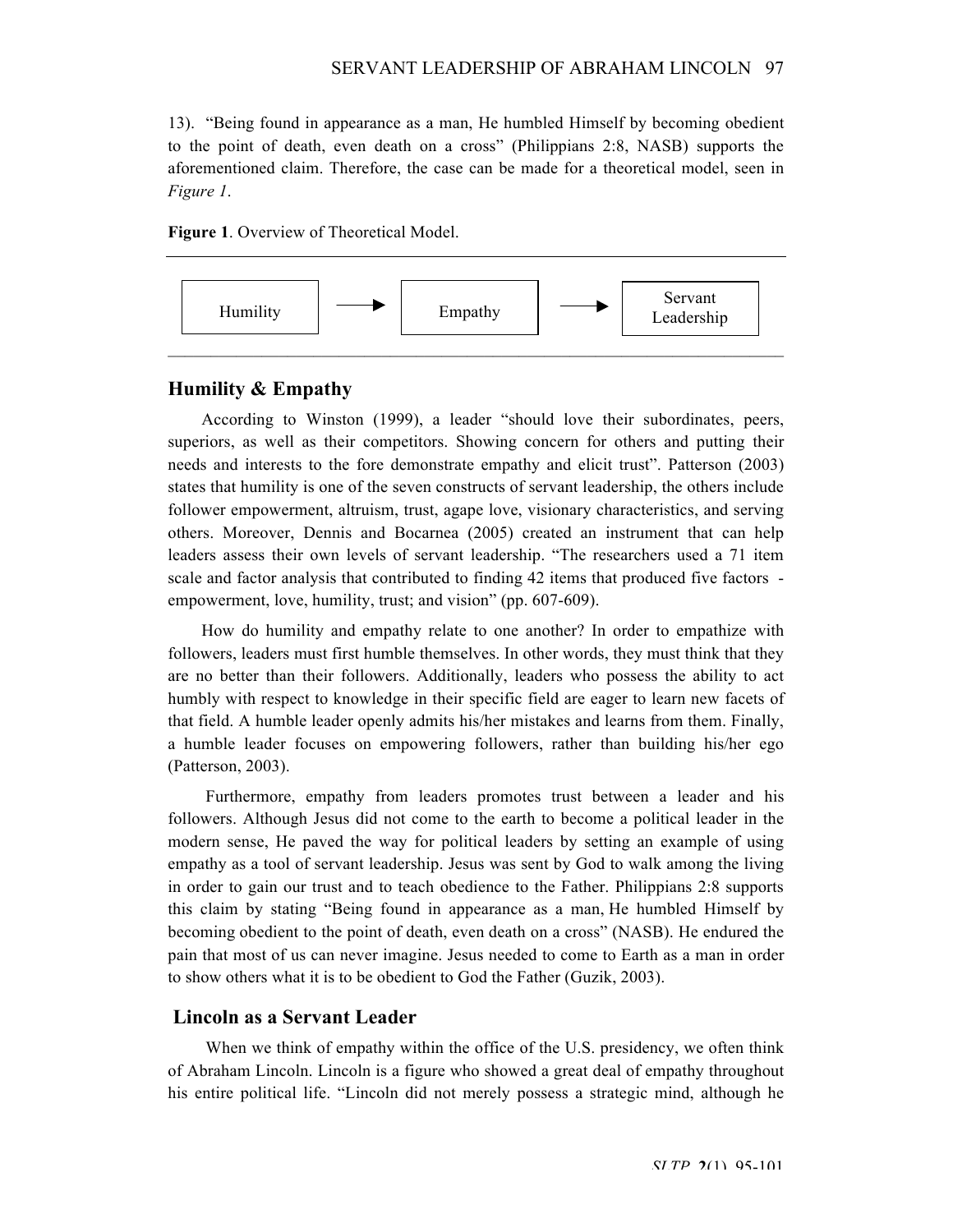excelled at political calculation. Even as a political novice, with empathy as his guide, Lincoln possessed an innate ability to intuit the motivations of his interlocutors" (Shogan, 2009, p. 863). Essentially, Lincoln was able to see both sides of the political arena. For example, Lincoln did not like the idea of slavery; however, he also felt empathy for the slave owners. "As much as he could, Lincoln tried to place himself in the position of the slave owners to better understand their point of view" (p. 864), this inclination towards compassion for either side can be confirmed by a letter written to Joshua Speed. The following excerpt from this letter describes a trip to New Orleans and had a great impact regarding his opinion on slavery.

You may remember, as I well do, that from Louisville to the mouth of the Ohio there were on board ten or a dozen slaves shackled together with irons. That sight was a continued torment to me; and I see something like it every time I touch the Ohio, or any other slave border. It is hardly fair for you to assume, that I have no interest in a thing which has, and continually exercises, the power of making me miserable. You ought rather to appreciate how much the great body of the Northern people do crucify their feelings, in order to maintain their loyalty to the Constitution and the Union. I do oppose the extension of slavery because my judgment and feeling so prompt me, and I am under no obligations to the contrary. If for this you and I must differ, differ we must. You say, if you were President, you would send an army and hang the leaders of the Missouri outrages upon the Kansas elections; still, if Kansas fairly votes herself a slave State she must be admitted, or the Union must be dissolved. But how if she votes herself a slave State unfairly, that is, by the very means for which you say you would hang men? (Lincoln, 1855).

Consequently, this disagreement between the two men and the empathy in which Lincoln shows in agreeing to disagree can be supported by Colossians 3:12-14.

**"** Put on then, as God's chosen ones, holy and beloved, compassionate hearts, kindness, humility, meekness, and patience, bearing with one another and, if one has a complaint against another, forgiving each other; as the Lord has forgiven you, so you also must forgive. And above all these put on love, which binds everything together in perfect harmony" (NASB).

Moreover, Lincoln's empathy turned his enemies into supporters. "After Lincoln won the presidency in 1860, he knew that he had defeated others who had more experience than him. He might have embraced hubris and created formidable political enemies. Instead, he stroked bruised egos and gained several political allies; Lincoln transformed his enemies into his supporters throughout his career" (Shogan, 2009, p. 864).

Additionally, empathy in a political leadership role allows the president to "see the whole picture. Unlike members of Congress, the president is a national representative. Representing the entire nation is an impossible task, yet empathy can enable a president to comprehend the plight of others he does not know intimately. As president, Lincoln

© 2015 D. Abbott Turner College of Business.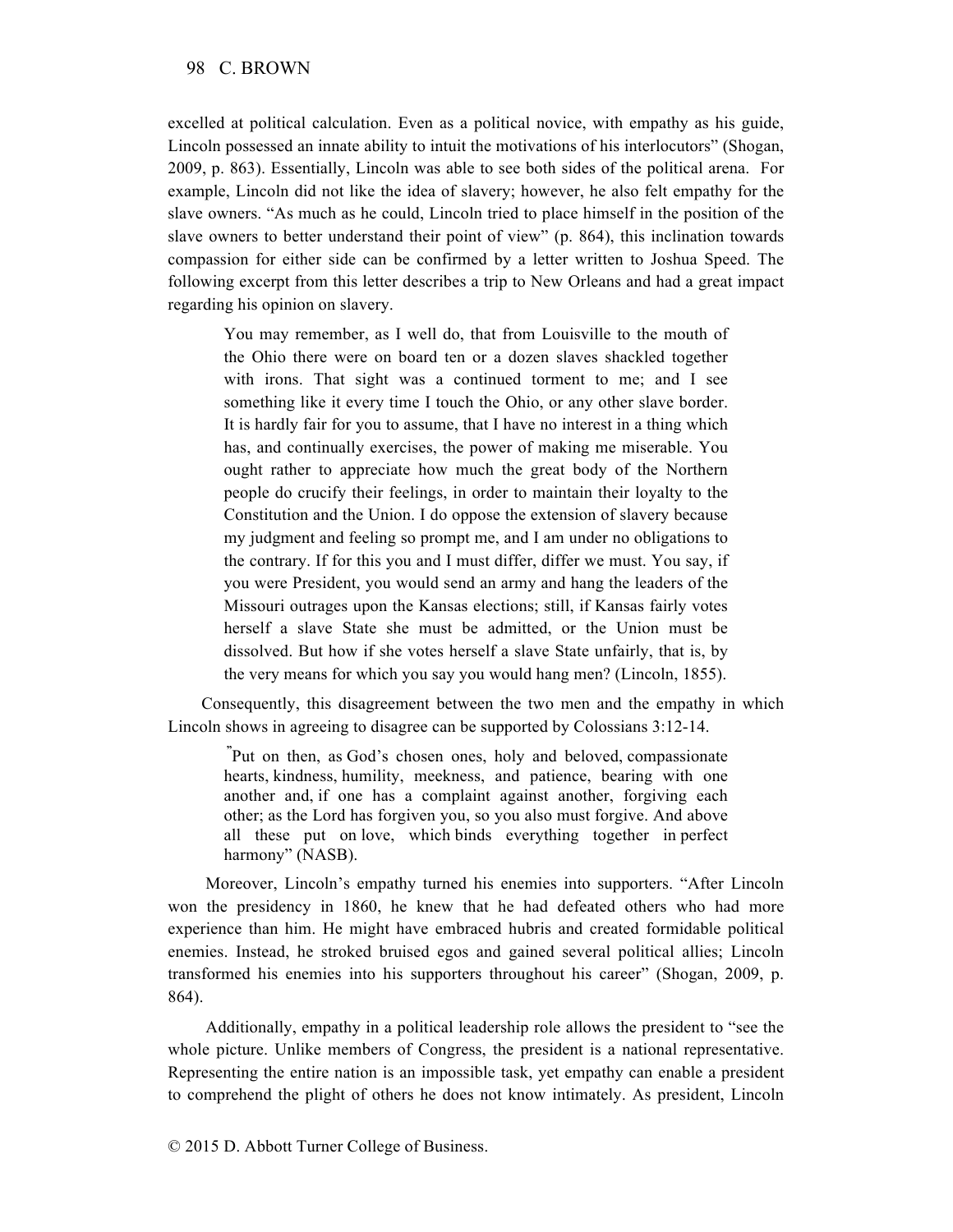read a letter from a young woman whose father had been killed in the Civil War, and who had entered a dark depression after his death" (Shogan, 2009, p. 865). The letter from the young woman enabled Lincoln to understand how the war was affecting those surrounded by it. This type of knowledge in a democratic country, such as the United States, is crucial in making decisions for the whole.

Another example of Lincoln as a servant leader is a quote that was written in a letter to constituents that was read by James Conkling on August 26, 1863 to Lincoln's hometown of Springfield, Illinois. With the United States in the middle of the Civil War, Lincoln felt he could not leave Washington, D. C. The following is an excerpt from the speech noting how peace can be restored to the nation.

There are those who are dissatisfied with me. To such I would say: You desire peace; and you blame me that we do not have it. But how can we attain it? There are but three conceivable ways. First, to suppress the rebellion by force of arms. This I am trying to do. Are you for it? If you are, so far we are agreed. If you are not for it, a second way is to give up the Union. I am against this. Are you for it? If you are, you should say so plainly. If you are not for *force*, nor yet for *dissolution*, there only remains some imaginable *compromise*. I do not believe any compromise, embracing the maintenance of the Union, is now possible. All I learn, leads to a directly opposite belief. The strength of the rebellion is its military  $-$  its army. That army dominates all the country, and all the people, within its range. Any offer of terms made by any man or men within that range, in opposition to that army, is simply nothing for the present; because such man or men, have no power whatever to enforce their side of a compromise, if one were made with them. To illustrate. Suppose refugees from the South, and peace men of the North, get together in convention, and frame and proclaim a compromise embracing a restoration of the Union; in what way can that compromise be used to keep Lee's army out of Pennsylvania? Meade's army can keep Lee's army out of Pennsylvania; and I think, can ultimately drive it out of existence. But no paper compromise, to which the controllers of Lee's army are not agreed, can at all affect that army. In an effort at such compromise we should waste time, which the enemy would improve to our disadvantage; and that would be all. A compromise, to be effective, must be made either with those who control the rebel army, or with the people first liberated from the domination of that army, by the success of our own army. Now allow me to assure you, that no word or intimation, from that rebel army, or from any of the men controlling it, in relation to any peace compromise, has ever come to my knowledge or belief. All charges and insinuations to the contrary, are deceptive and groundless. And I promise you, that if any such proposition shall hereafter come, it shall not be rejected, and kept a secret from you. I freely acknowledge myself the servant of the people, according to the bond of service  $-$  the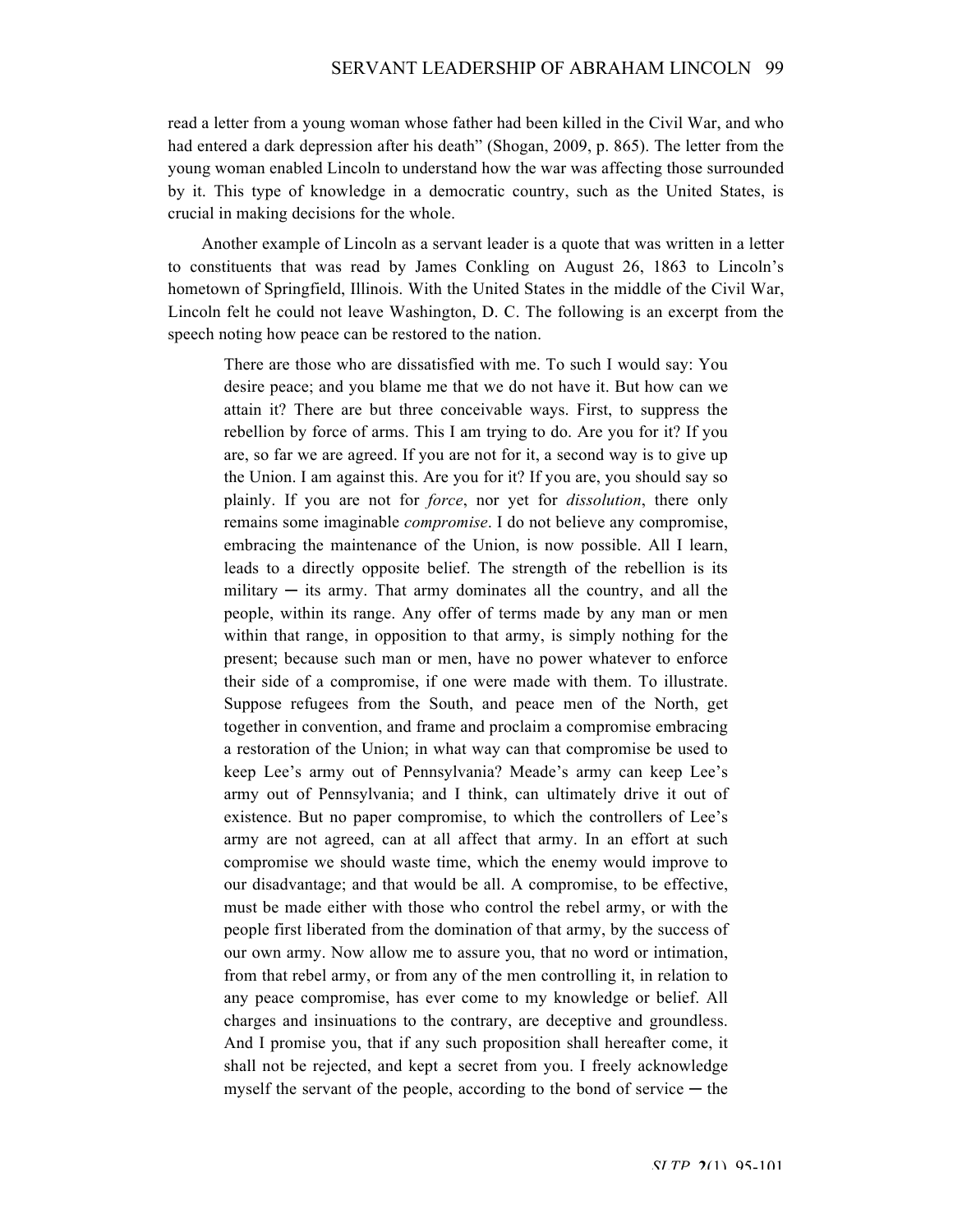#### 100 C. BROWN

United States Constitution; and that, as such, I am responsible to them (Lincoln, 1863).

Moreover, empathy encourages intuitive speech which can be seen from Lincoln's second inaugural address. "The sentence 'Both read the same Bible, and pray to the same God; and each invokes His aid against the other' is an attempt by Lincoln to force Northerners and Southerners to understand the common tradition that still united them. By its very construction, the careful listener must put himself in the position of the other. For example, Lincoln did not say, 'Those from the North and the South read the same Bible, and pray to the same God.' His use of the word 'both' forces the listener to look into the heart of his opponent" (Shogan, 2009, p. 865). Lincoln shows in his speech that both the North and the South are equal in God's eyes by the common thread of the Bible.

## **Conclusion**

Humility, empathy and servant leadership are all linked together. In order for a leader to be able to lead, he/she must know the issues that plague the followers, thereby exercising humility and exhibiting empathy with those followers. With respect to the U.S. presidency, Abraham Lincoln understood his constituents by empathizing with them. "Lincoln is the true hero of this examination because he displayed an almost uncanny ability to master empathy. Instead of allowing his emotions to control him, Lincoln utilized empathy to help him predict the behavior of his opponents. His willingness to see the world from another's viewpoint also enabled him to figure out ways in which he could convert enemies into allies. Lincoln's capacity for empathy was probably innate, yet the political benefits he culled from it are worthy of attention and analysis" (Shogan, 2009, p. 875). Future studies of other leaders should be conducted in order to test the theoretical model further.